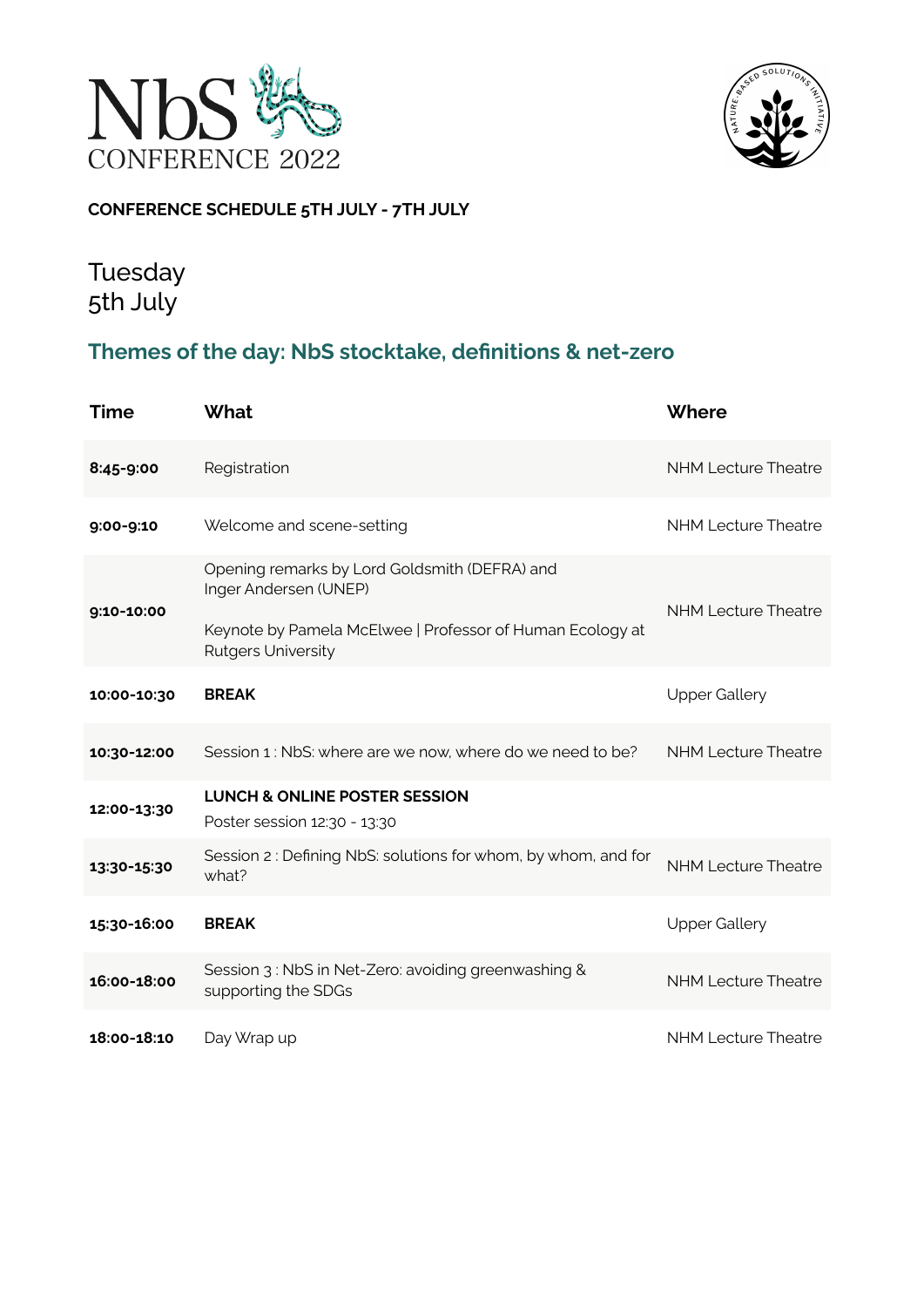# **Wednesday** 6th July

## **Themes of the day: Indigenous peoples, governance & finance**

| <b>Time</b> | <b>What</b>                                                                                                                                                          | Where                                   |
|-------------|----------------------------------------------------------------------------------------------------------------------------------------------------------------------|-----------------------------------------|
| 9:00-9:10   | Goals for the day                                                                                                                                                    | <b>NHM Lecture Theatre</b>              |
| 9:10-10:00  | Opening plenary 2<br>Keynotes by Marc Palahi (EFI), Atossa Soltani (Amazon Watch),<br>Gregorio Mirabel (COICA)                                                       | <b>NHM Lecture Theatre</b>              |
| 10:00-10:30 | <b>BREAK</b>                                                                                                                                                         | <b>Upper Gallery</b>                    |
| 10:30-12:30 | Session 4 : Critical role of Indigenous People and local<br>communities in delivering successful NbS                                                                 | <b>NHM Lecture Theatre</b>              |
| 12:30-14:00 | <b>LUNCH &amp; ONLINE POSTER SESSION</b><br>Poster session 13:00 - 14:00                                                                                             |                                         |
| 14:00-16:00 | Session 5A - Parallel - Understanding and ensuring positive<br>outcomes for biodiversity and ecosystem health of NbS for<br>climate change mitigation and adaptation | <b>NHM Lecture Theatre</b>              |
| 14:00-16:00 | Session 5B - Parallel - Governing NbS: Fostering inclusive and<br>restorative land use governance                                                                    | Oxford Martin School<br>Lecture Theatre |
| 16:00-16:30 | <b>BREAK</b>                                                                                                                                                         | <b>Upper Gallery</b>                    |
| 16:30-18:30 | Session 6A - Parallel - Understanding and overcoming<br>obstacles - when do NbS not deliver for people, nature, or<br>climate and why?                               | Oxford Martin School<br>Lecture Theatre |
| 16:30-18:30 | Session 6B - Parallel - Financing NbS: delivering money when<br>and to where it matters                                                                              | <b>NHM Lecture Theatre</b>              |
| 18:30-18:45 | Day wrap up                                                                                                                                                          | <b>NHM Lecture Theatre</b>              |
| 18:45-19:15 | <b>BREAK - DRINKS AND POSTERS AND EXHIBITS</b>                                                                                                                       | Upper Gallery & Main<br>hall            |
| 19:15-21:15 | Drinks & dinner reception                                                                                                                                            | Main hall amidst the<br>collections     |